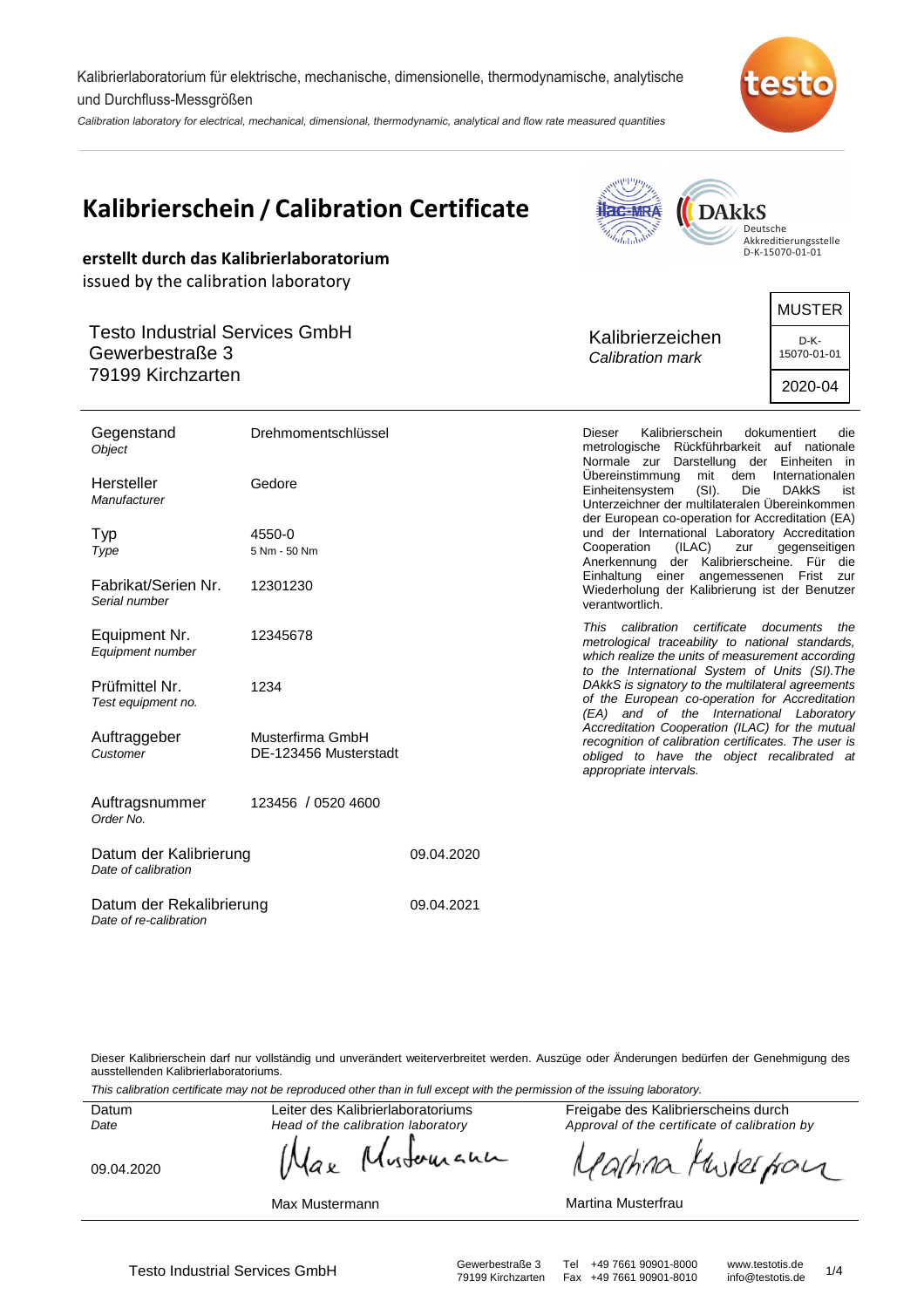MUSTER

15070-01-01

## Kalibrierschein vom calibration certificate dated 09.04.2020

#### **Kalibriergegenstand** Calibration object

| Gegenstand<br>Object                                                                                                     | Drehmomentschlüssel                   |
|--------------------------------------------------------------------------------------------------------------------------|---------------------------------------|
| Typ<br>Type                                                                                                              | Typ II auslösend<br>Type II releasing |
| Messbereich<br>Measuring range                                                                                           | $(550)$ Nm                            |
| Auflösung<br>Resolution                                                                                                  | 0,125 Nm                              |
| Klasse<br>Class                                                                                                          | А                                     |
| Erwartete Messabweichung $a_s$<br>Expected deviation a.                                                                  | $+3$ % v.Mw. o.mv.                    |
| Erwartetes Intervall der relativen<br>Messunsicherheit W'<br>Expected interval of relative measurement<br>uncertainty W' | $+9$ % v.Mw. o.mv.                    |
| <b>Stichmaß</b><br>Depth gauge                                                                                           | 25 mm                                 |
| Lage der Messachse<br>Position oft the measuring axis                                                                    | Vertikal<br>Vertical                  |
| Abtriebsteile<br>Output drive                                                                                            | Vierkant 3/8"<br>square 3/8"          |
| Zusätzliche Einbauteile<br>Additional installation parts                                                                 | ---                                   |
| Inventar Nr.<br>Inventory no.                                                                                            | ---                                   |
| Standort<br>Location                                                                                                     | ---                                   |

#### **Kalibrierverfahren** Calibration procedure

Die Kalibrierung erfolgte nach DIN EN ISO 6789-2:2017 "Schraubwerkzeuge – Handbetätigte Drehmoment-Schraubwerkzeuge – Teil 2: Anforderungen an die Kalibrierung und die Bestimmung der Messunsicherheit".

The calibration was carried out according to DIN EN ISO 6789-2:2017 "Assembly tools for screws and nuts – Hand torque tools – Part 2: Requirements for calibration and determination of measurement uncertainty ".

#### **Umgebungsbedingungen** Ambient conditions

Temperatur Temperature (22...24)<sup>°</sup>C Feuchte Humidity (20...60)% rF % RH

## **Messeinrichtungen** Measuring equipment

| Referenz                                              | Rückführung         | Rekal.    | Zertifikat-Nr.  | Eq.-Nr.  |
|-------------------------------------------------------|---------------------|-----------|-----------------|----------|
| Reference                                             | i raceability       | Next cal. | Certificate-no. | Ea.-no.  |
| 7722 Drehmoment-Sensor 100 Nm 7722 torque probe 100Nm | 15070-01-01 2019-10 | 2020-10   | M9318           | 13831207 |

Referenzzertifikate sind auf www.primasonline.com abrufbar Reference certificates are available at www.primasonline.com



D-K-

2020-04

Fax +49 7661 90901-8010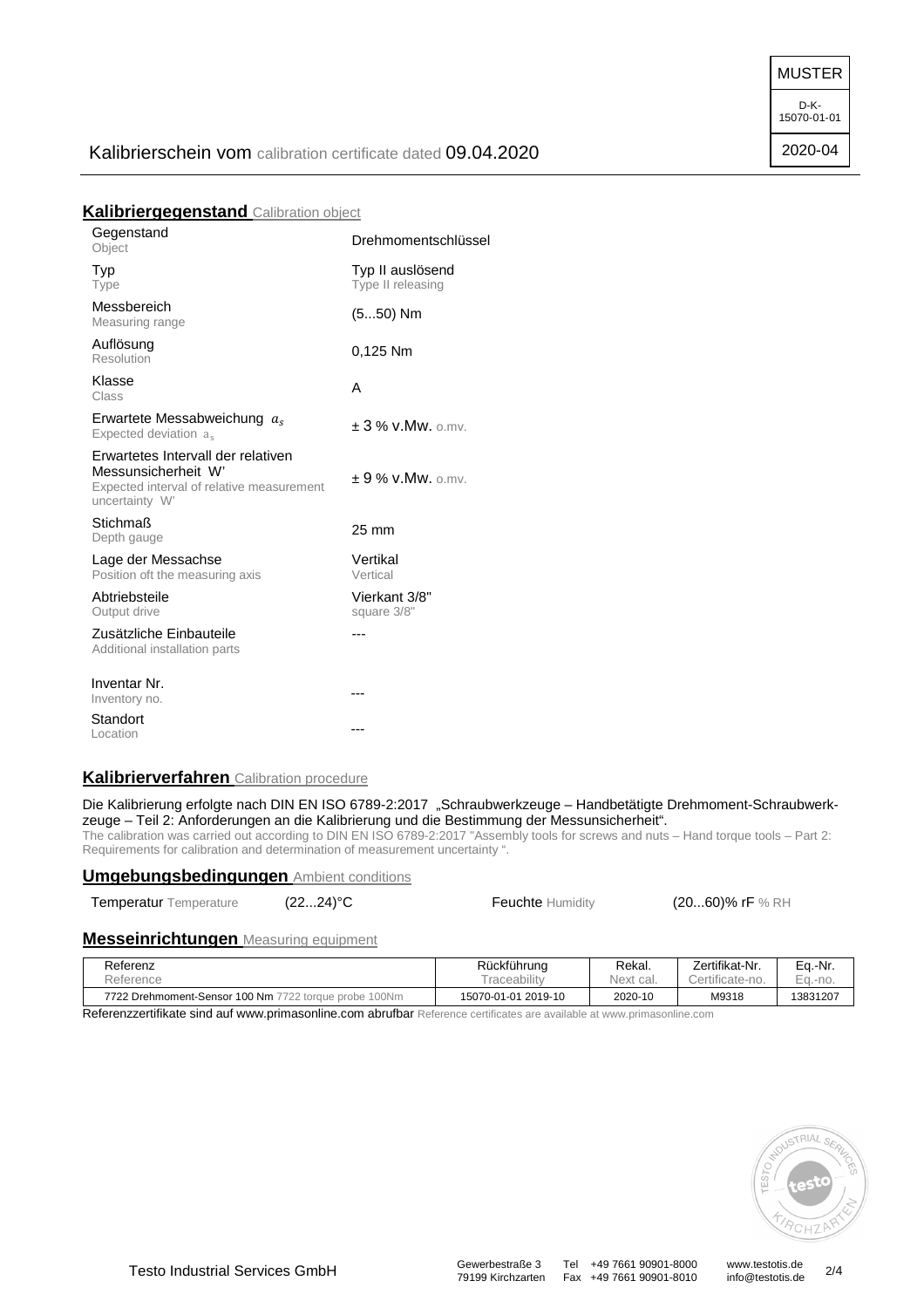#### MUSTER

D-K-15070-01-01

2020-04

# Kalibrierschein vom calibration certificate dated 09.04.2020

## **Messergebnisse** Measuring results

| Torsional moment right<br>Rechtsdrehmoment                 |                                           | Bezugsnormal Referenzeinrichtung $X_r$<br>Reference standard $X_r$<br>Messwert Nr. |                |                  |        |        |                                                                                      | $\dot{\geqslant}$                                                        |                                                                                                                                       |                                                                                          |                           |
|------------------------------------------------------------|-------------------------------------------|------------------------------------------------------------------------------------|----------------|------------------|--------|--------|--------------------------------------------------------------------------------------|--------------------------------------------------------------------------|---------------------------------------------------------------------------------------------------------------------------------------|------------------------------------------------------------------------------------------|---------------------------|
|                                                            | $X_{\alpha}$<br>Nominal value<br>Nennwert | 1                                                                                  | $\overline{c}$ | Measure no.<br>3 | 4      | 5      | $\overline{\mathbb{X}}_r$<br>$\overline{\mathbb{X}}_\Gamma$<br>Mittelwert<br>Average | $a_{\rm s}$<br>Mittelwert Abweichung<br>$a_{\rm s}$<br>Average deviation | erweiterte Messunsicherheit (k=2) W<br>extended measuring uncertainty (k=2) W<br>extended measuring uncertainty (k=2)<br>Rel.<br>Rei. | Intervall der relativen Messunsicherheit<br>Interval of relative measurement uncertainty | Confirmation<br>Bewertung |
|                                                            | Nm                                        | Nm                                                                                 | Nm             | Nm               | Nm     | Nm     | Nm                                                                                   | %                                                                        | $\%$                                                                                                                                  | $\%$                                                                                     |                           |
| Messbe-<br>reichs-an-<br>fangswert<br>Lower range<br>value | 5                                         | 4,9170                                                                             | 4,8980         | 4,9900           | 4,9850 | 4,9930 | 4,9566                                                                               | 0,882                                                                    | 2,333                                                                                                                                 | 3,546                                                                                    | pass                      |
| 60% vom<br><b>ME</b><br>60% fs                             | 30                                        | 30,012                                                                             | 30,459         | 30,470           | 30,495 | 30,508 | 30,389                                                                               | $-1,276$                                                                 | 0,899                                                                                                                                 | 2,505                                                                                    | pass                      |
| Messbe-<br>reichs-end-<br>wert<br>Upper range<br>value     | 50                                        | 51,005                                                                             | 50,929         | 50,870           | 50,858 | 50,792 | 50,891                                                                               | $-1,750$                                                                 | 0,604                                                                                                                                 | 2,684                                                                                    | pass                      |

#### **Messunsicherheit** Measurement uncertainty

Angegeben ist die erweiterte Messunsicherheit, die sich aus der Standardmessunsicherheit durch Multiplikation mit dem Erweiterungsfaktor  $k = 2$  ergibt. Sie wurde gemäß EA-4/02 M: 2013 ermittelt. Der Wert der Messgröße liegt mit einer Wahrscheinlichkeit von 95 % im zugeordneten Werteintervall. Ein Anteil für die Langzeit-Instabilität ist nicht enthalten. The expanded uncertainty of measurement corresponding to the measurement results is stated as the standard uncertainty of measurement

multiplied by the coverage factor  $k = 2$ . This was determined in accordance with EA-4/02 M: 2013. Usually the true value is located in the corresponding interval with a probability of ca. 95%. A ratio for the long-term instability isn't included.

Zusätzlich ist das Intervall der relativen Messunsicherheit W', einschließlich aller systematischen und zufälligen Komponenten angegeben. Die Berechnung erfolgt nach DIN EN ISO 6789-2:2017.

The interval of the relative measurement uncertainty W', including all systematic and random components, is shown additionally. The calculation is made according to DIN EN ISO 6789-2:2017.

#### **Bemerkungen** Remarks

#### Aufgrund fehlender Herstellerinformationen wird das zu erwartende Messunsicherheitsintervall (W') anhand der zulässigen Abweichung (as) und einem Erweiterungsfaktor abgeschätzt. W'= as \* 3

Due to a lack of manufacturer information, the expected measurement uncertainty interval (W') is estimated on the basis of the permissible deviation (as) and a coverage factor. W'= as \* 3



79199 Kirchzarten Fax +49 7661 90901-8010